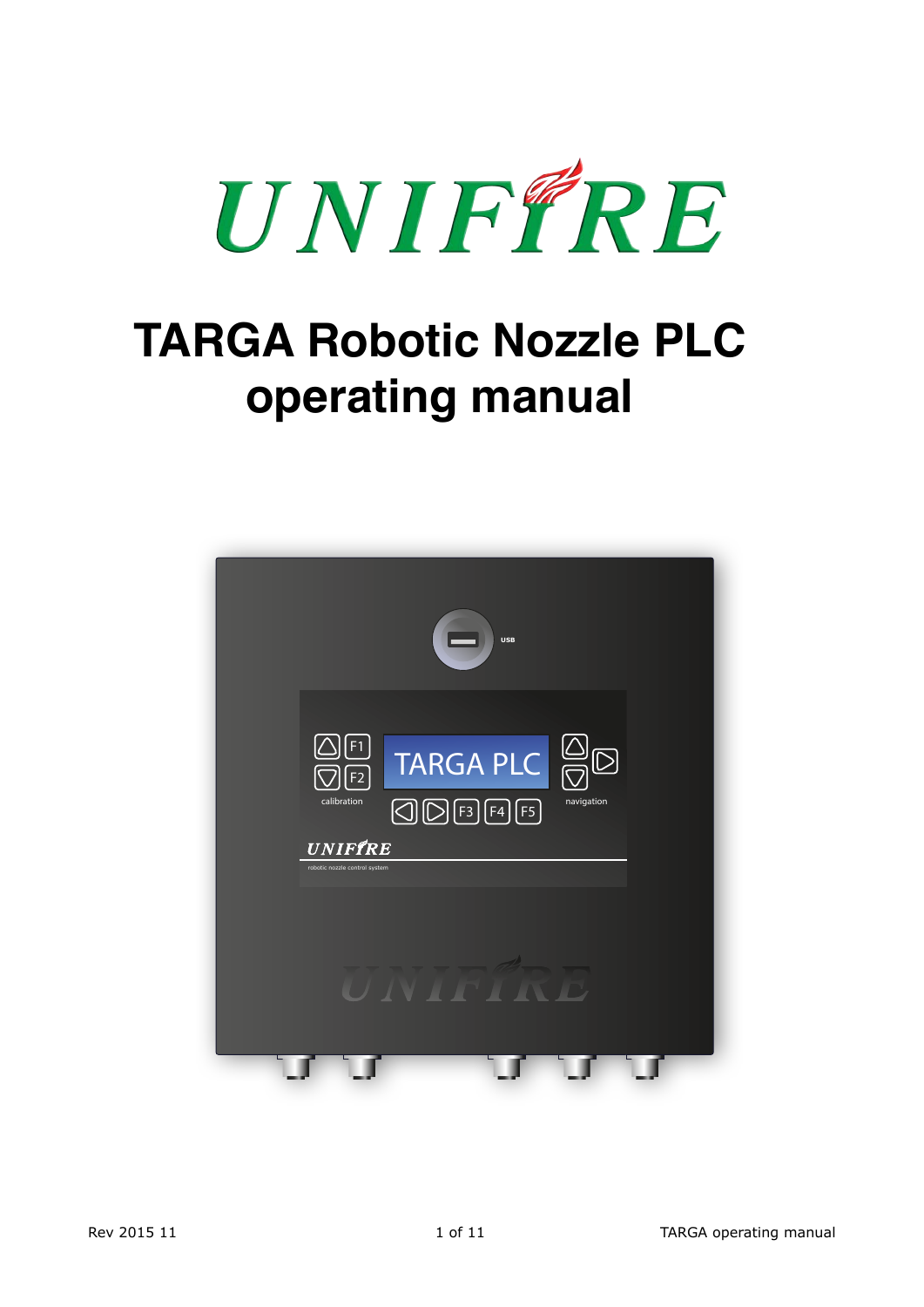For video instructions on the specific topics, please visit

# **[WWW.UNIFIREACADEMY.COM](http://WWW.UNIFIREACADEMY.COM)**

### **TARGA Robotic Nozzle PLC operating manual**

### **Table of Content:**

| <b>PAGE 1 - main page</b>                      | 3  |
|------------------------------------------------|----|
| Start/overview                                 | 3  |
| Navigation                                     | 3  |
| <b>PAGE 2 - MK motor control</b>               | 4  |
| MK (motor control)                             | 4  |
| Manual control from the TARGA PANEL            | 4  |
| Calibration explained:                         | 5  |
| <b>PAGE 2 - calibration of operating range</b> | 6  |
| Calibration MANUAL (F1/F2)                     | 6  |
| Calibration FIXPOINT (F5)                      | 7  |
| <b>PAGE 3 - IOin</b>                           | 8  |
| Digital and analog inputs status page          | 8  |
| <b>PAGE 4 - IOout</b>                          | 8  |
| Digital output status page                     | 8  |
| <b>PAGE 5 - analogue inputs:</b>               | 9  |
| Calibration of analog inputs page              | 9  |
| <b>PAGE 6 - EEprom test</b>                    | 10 |
| <b>PAGE 7 - SPIext test</b>                    | 10 |
| <b>TARGA PLC programming explained</b>         | 11 |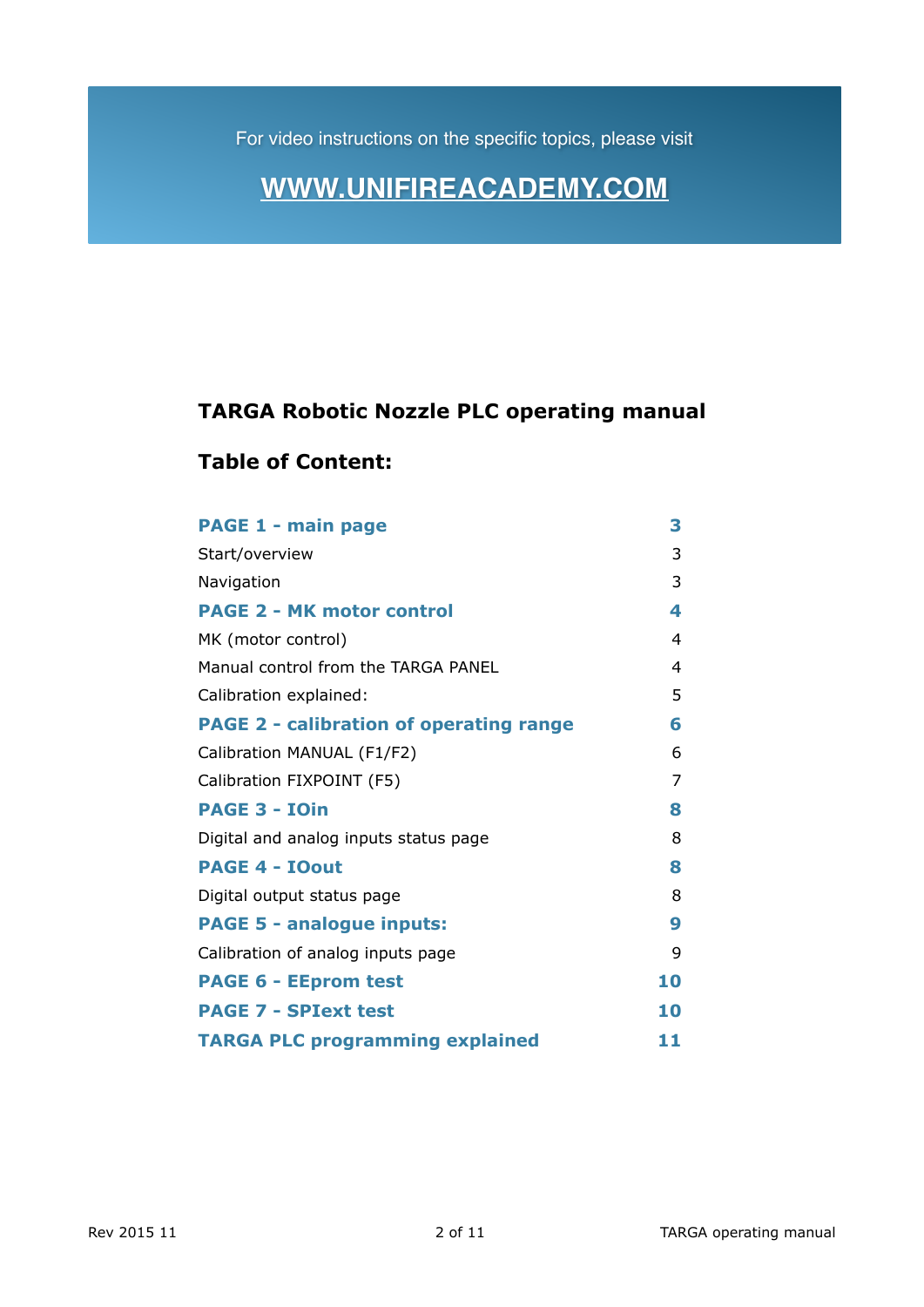# **PAGE 1 - main page**

### **Start/overview**

On the main page there is general information about the system.

From top to bottom and left to right:

- On the top there is information about the state (indications etc). To show them in plain text use the right arrow to the right of the display
- **Sw** mCORTEX version (0057)
- **App** Appconf version (7327-2)
- **Node**  Nodeconf version (7327-2)
- **Ve** VDC on electronic feed
- **Vp** VDC on effect feed
- **- 1 1 1** show number of BLDC driver cards installed on the TARGA PCB.



(….in this example; 3 driver cards installed on MK 4, MK5 and MK 6, of maximum 6)

### **Navigation**

- Use the arrows to the right of the display for navigation.
- UP and DOWN arrows scrolls between the main function pages
- UP takes you to page 2, then to 3, 4…
- RIGHT arrow is used to move between Sub-pages (if available) or functions/positions on the current main page
- RIGHT arrow from start page will show in plain text what alarms or indications are active (if any)

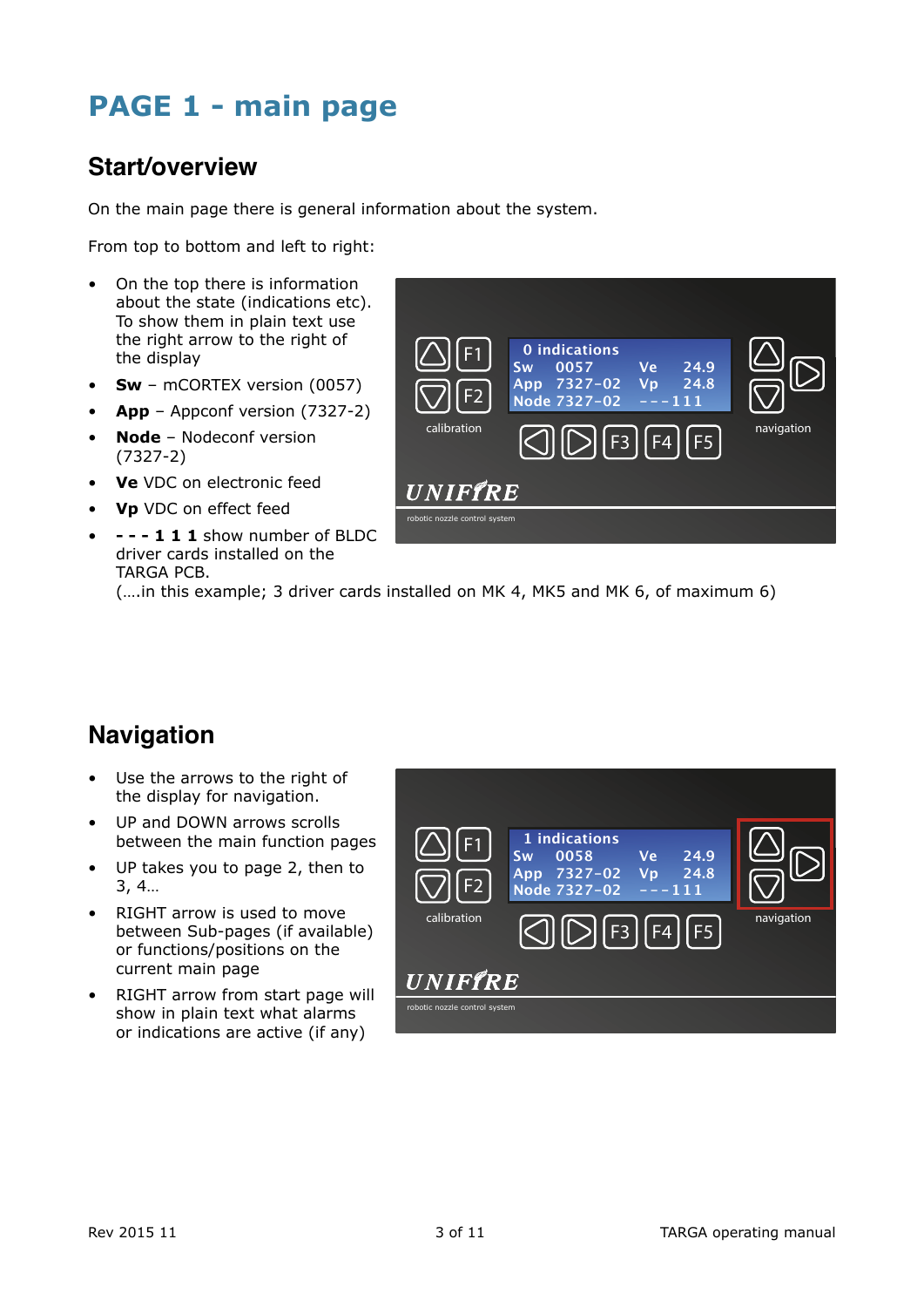# **PAGE 2 - MK motor control**

## **MK (motor control)**

Use the **up/down arrow** to go to the motor control page where information on each motor is available. Use the right arrow to switch motor (1 to 6 available)

- **MK** (in this case **1**) indicates subpage/which motor
- **MKBLDC** indicates motor type (can also be MKDC for std DC motors)
- **Pos (1)** shows the current motor position in pulses relative to the 0 position
- **Pos (2)** shows the calibrated max value
- **Cal off/on** indicate if calibration is active or inactive
- **I(A)** the actual real-time current-read on the motor
- **D1D2** show status of the digital inputs available on each driver card



### **Manual control from the TARGA PANEL**

Use the right navigation arrow to switch motor (1 to 6 available)

With the two arrows below the display it is then possible to manually operate the individual motor chosen (MK 1) or (MK 2), or (MK 3) etc..



The direction is dependent on settings in the configuration file and differs from system to system. However the right arrow moves towards 0 position and the left towards max position.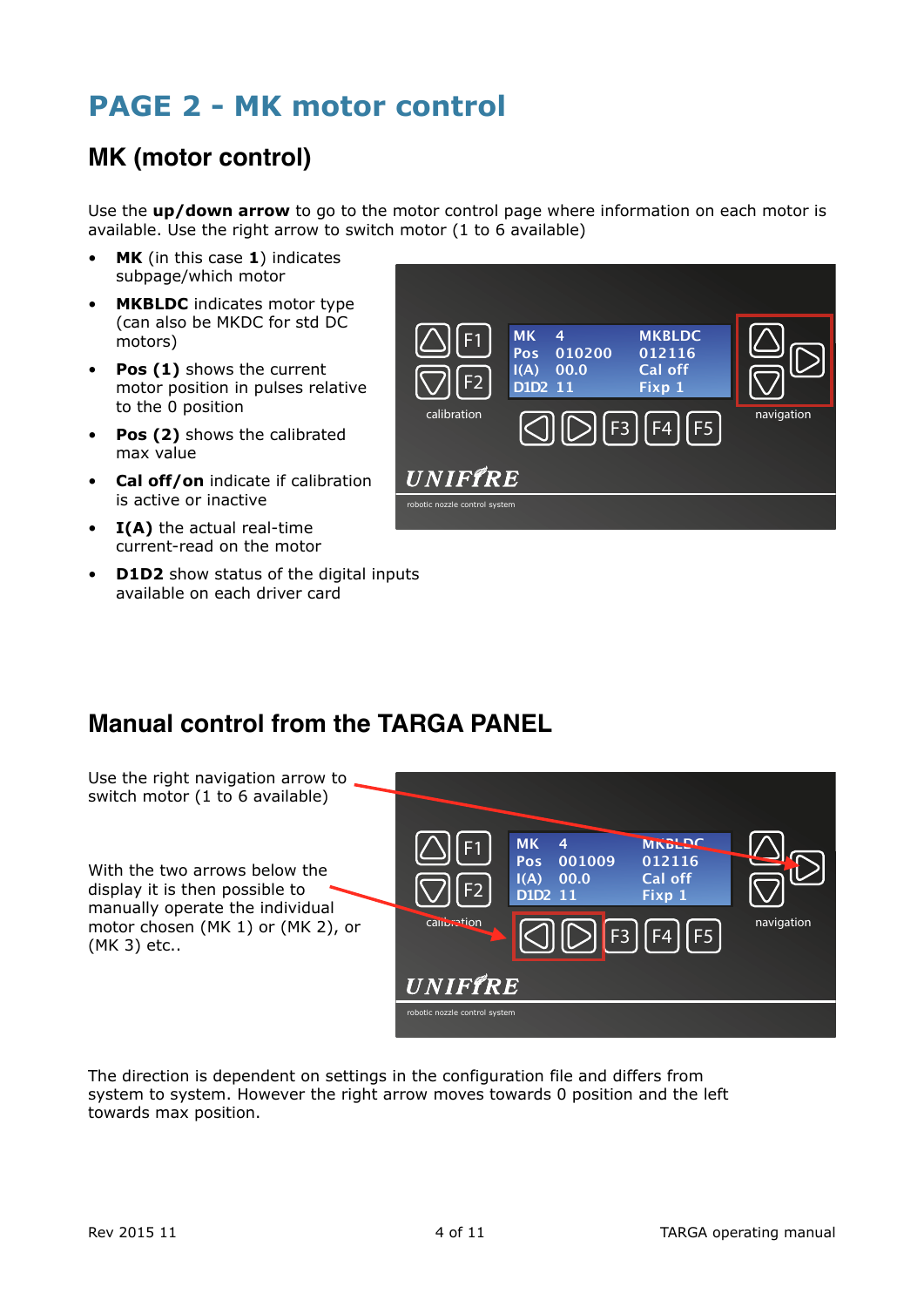### **Calibration explained:**

The TARGA Robotic Nozzle PLC must be calibrated with the FORCE Robotic Nozzle (a.k.a "water cannon" or "monitor"), so that the total operating range of the specific installation in know (can be 0-720°), and the absolute position within this range is know. On pulse level, the position accuracy is better than 1/100°.

Essentially any operating range can be freely selected.

The calibration can be executed in 2 different ways:

**MANUAL** = Run the motor (each axis or the INTEG nozzle) to the requested end-position and store each end-position manually

> This also applies to the INTEG nozzle where the maximum spray angle must be set, and the focused straight stream must be set. the focused straight stream must be set.

**FIXPOINT** = The operating range is pre-set in the *appconf* file. FIXPOINT require that the installer run the robotic nozzle to it's fixpoint (reference point), which is stored as the systems start point / reference point.

#### **POINTER NOTES:**



 When a POINTER synchron control handle is used, the operating range is pre set to  $+70^{\circ}/-20^{\circ}$  vertical, and  $+/-135^{\circ}$  horizontal. This is the same range as is provided by the POINTER.

 Go to centre position, and save with **F5** when nozzle straight forward, and level (parallell) with ground.

 The POINTER (being and analogue controller) must be calibrated with the system

**NOTE: If a POINTER synchron controller is connected, that also must be calibrated prior to operation. See "page 5 - analogue inputs"** 

**….turn to next page.**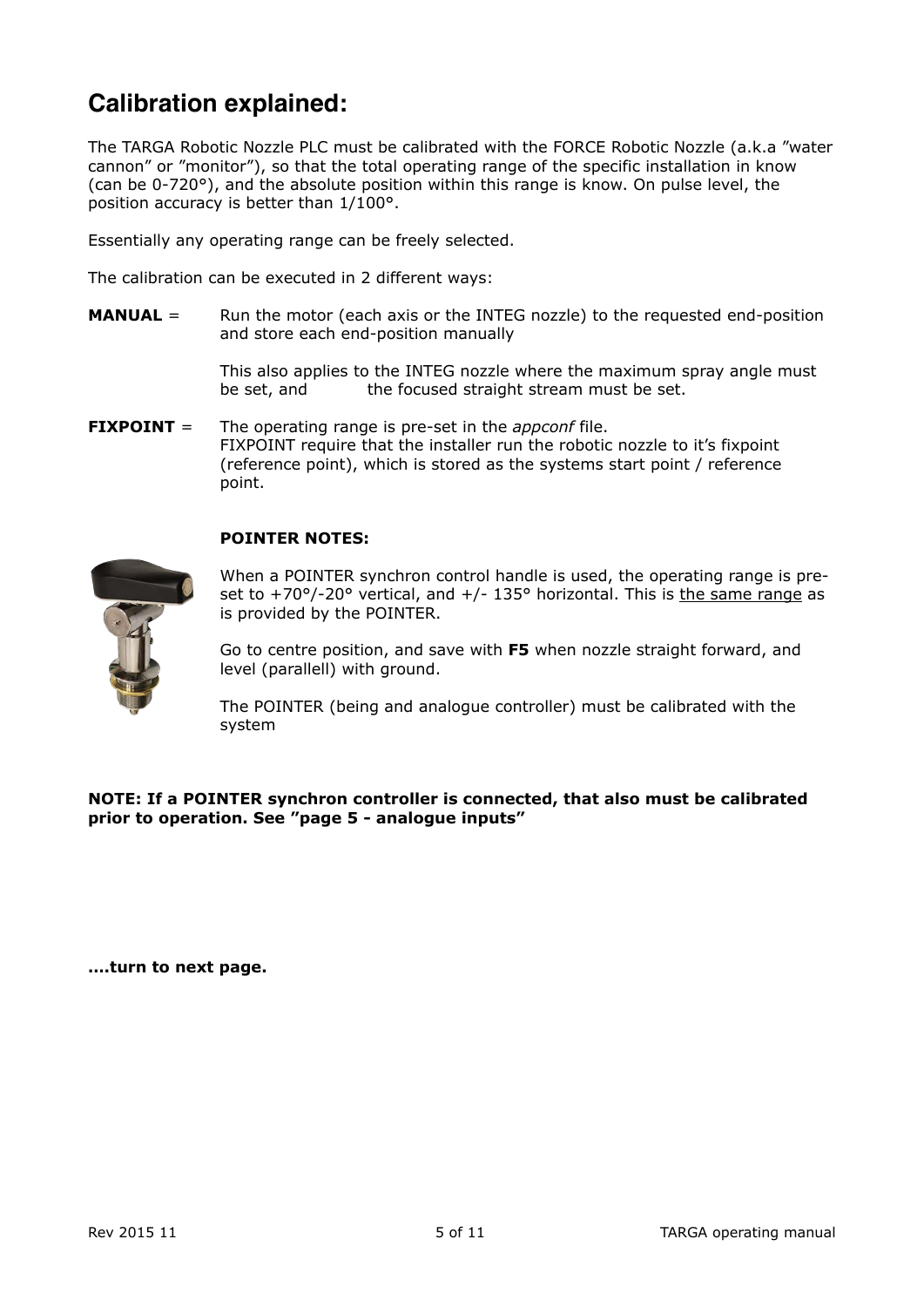# **PAGE 2 - calibration of operating range**



*Use the sub page navigator to move to the next axis and repeat calibration until you are done calibrating all connected BLDC motors.*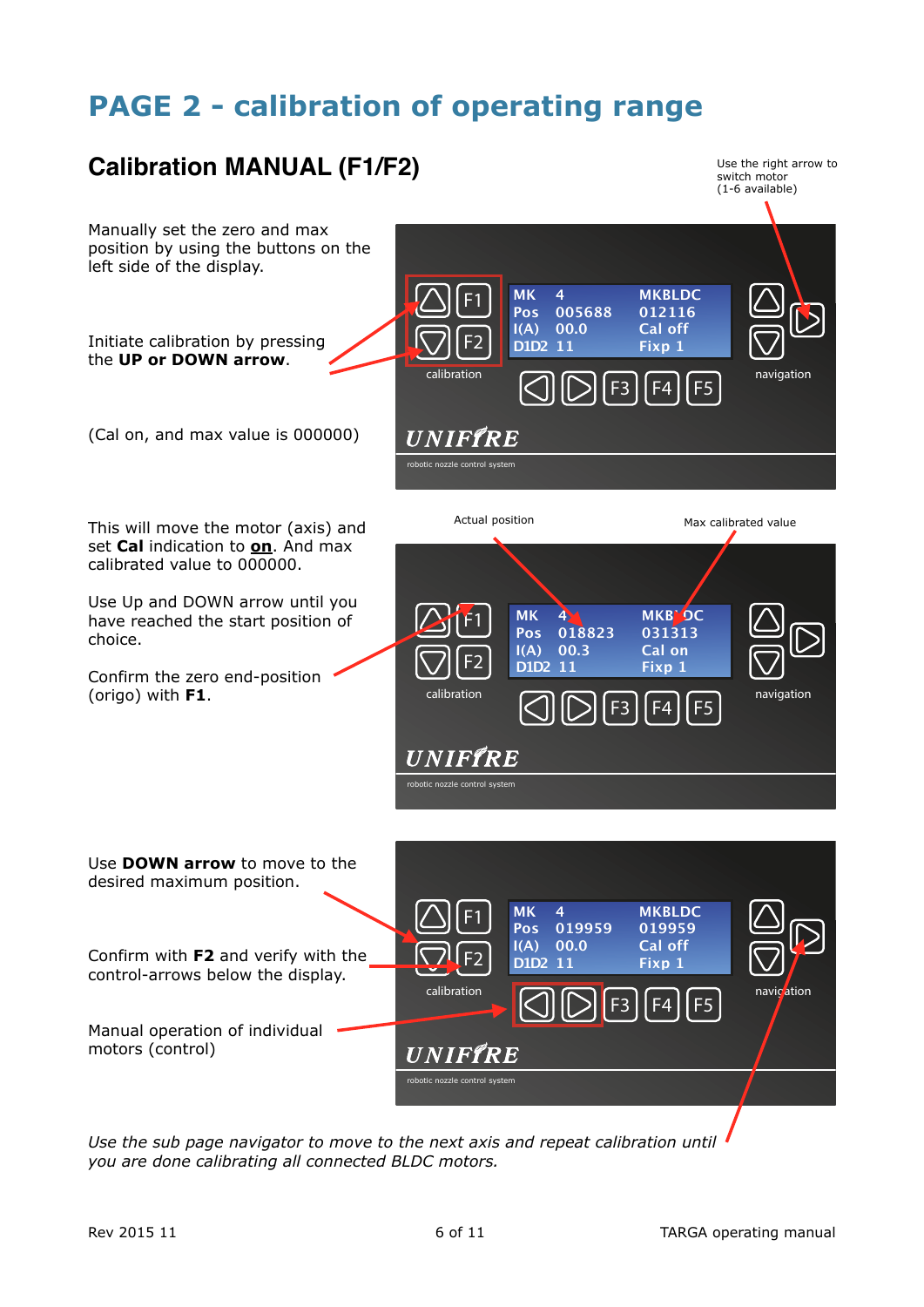

#### This will move the motor (axis) and set **Cal** indication to **Cal on**.

Run with UP and DOWN arrow to your center position Confirm center position (fixed point)-position with **F5**.

Switch axis with **right arrow** 

Then repeat with next axis.





**Pos** = Actual relative position of the axis on actual pulse-level.

First value show actual position.

Second value show max value in the calibrated operating range.

(18 pulses per motor rev, geared down 49:1 in planetary gear, and 64:1 in worm gear… =56448 pulses / 360°)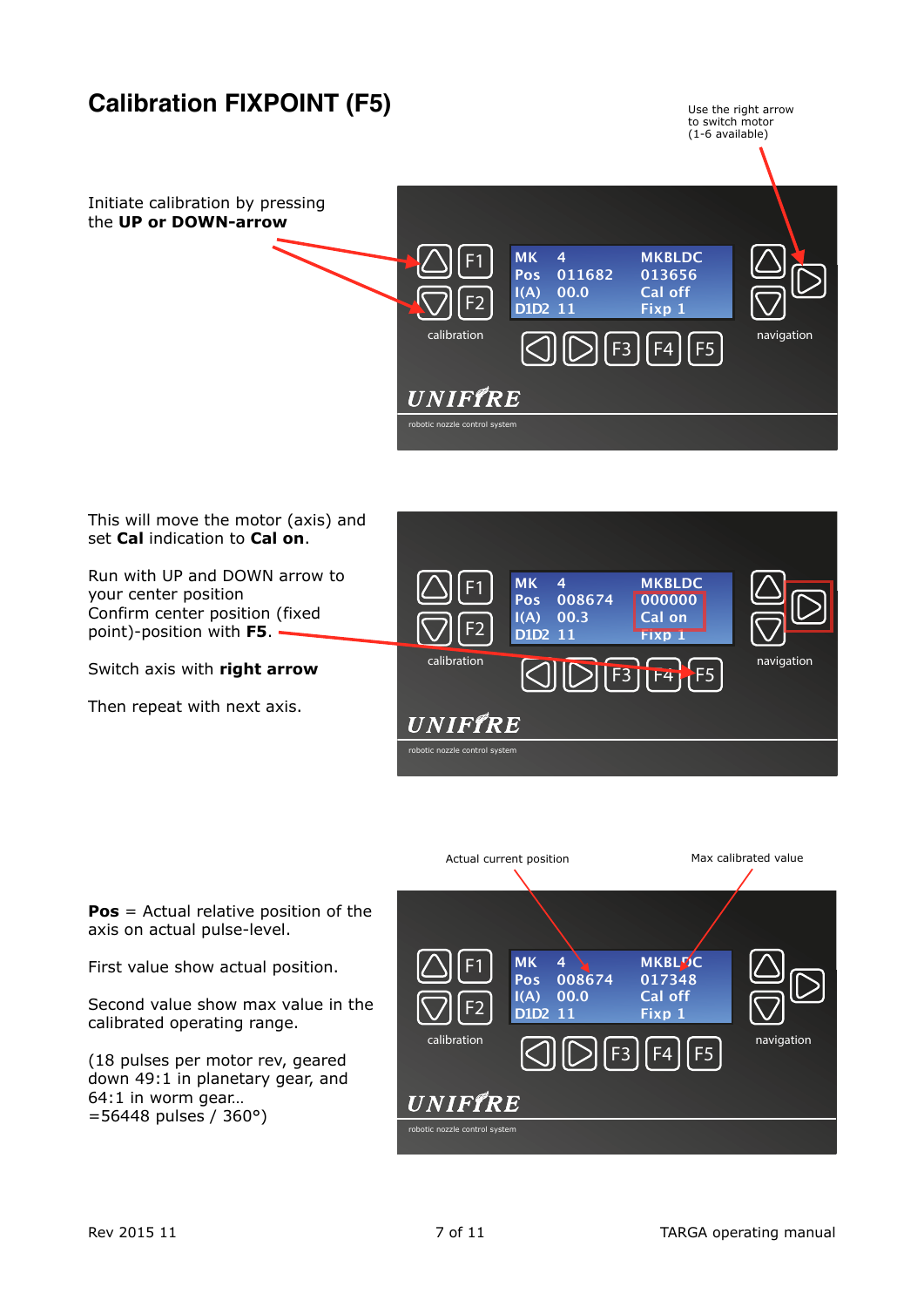# **PAGE 3 - IOin Digital and analog inputs status page**

**D1...D4** show active values of the four digital inputs (0 or 1).

**A1...A6** show active values of the six analog inputs



# **PAGE 4 - IOout Digital output status page**

Displays the digital outputs status.

By using the right navigation arrow it is possible to switch between the outputs and by using F4 it is possible to manipulate the outputs.

01-04 are PWM outputs and is stepped from 0-255. 05-08 are digital and can be set on or off.

**O1...O4** shows active value of the four PWM outputs (000 to 255).

**O5...O9** shows active value of the four digital outputs (0 or 1).

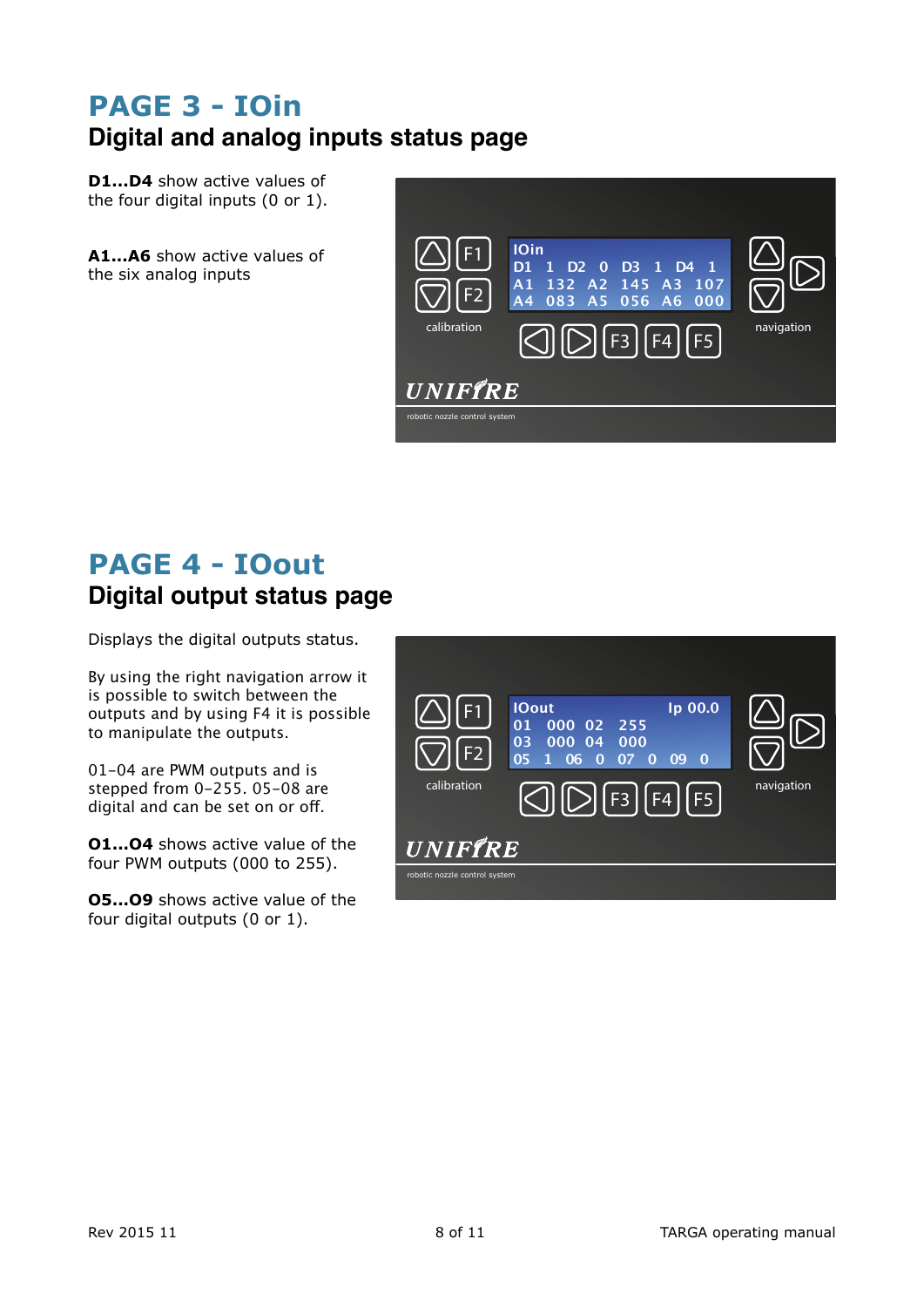### **PAGE 5 - analogue inputs: Calibration of analog inputs page**

This section is relevant to the calibration of analogue control devices, such as the POINTER synchron controller, or any other analogue 0-5V device. For example : generic analog Joysticks, flow an pressure sensors, level gauges, potentiometers, etc..

The incoming value is displayed as a value from 0 to 255 on A1… through A6

The raw input value must be calibrated so that outgoing value "C 1…. trough C6) is 0-255

#### **To have proper function both the analogue INPUTS and the operating range of the robotic nozzle must be calibrated.**



Apply the highest voltage of the required range to the input. (e.g. move a joystick/potentiometer to its highest position) and press **F1** to save this value.

Apply the lowest voltage of the required range to the input. (e.g. move a joystick/potentiometer to its lowest value/ position) and press **F2** to save this value.



When calibration is complete, the outgoing values (C1-C6) from all connected analogue inputs must be ranging from zero (0) to 255

Analogue Controllers

Sensor and gauges

Potentiometers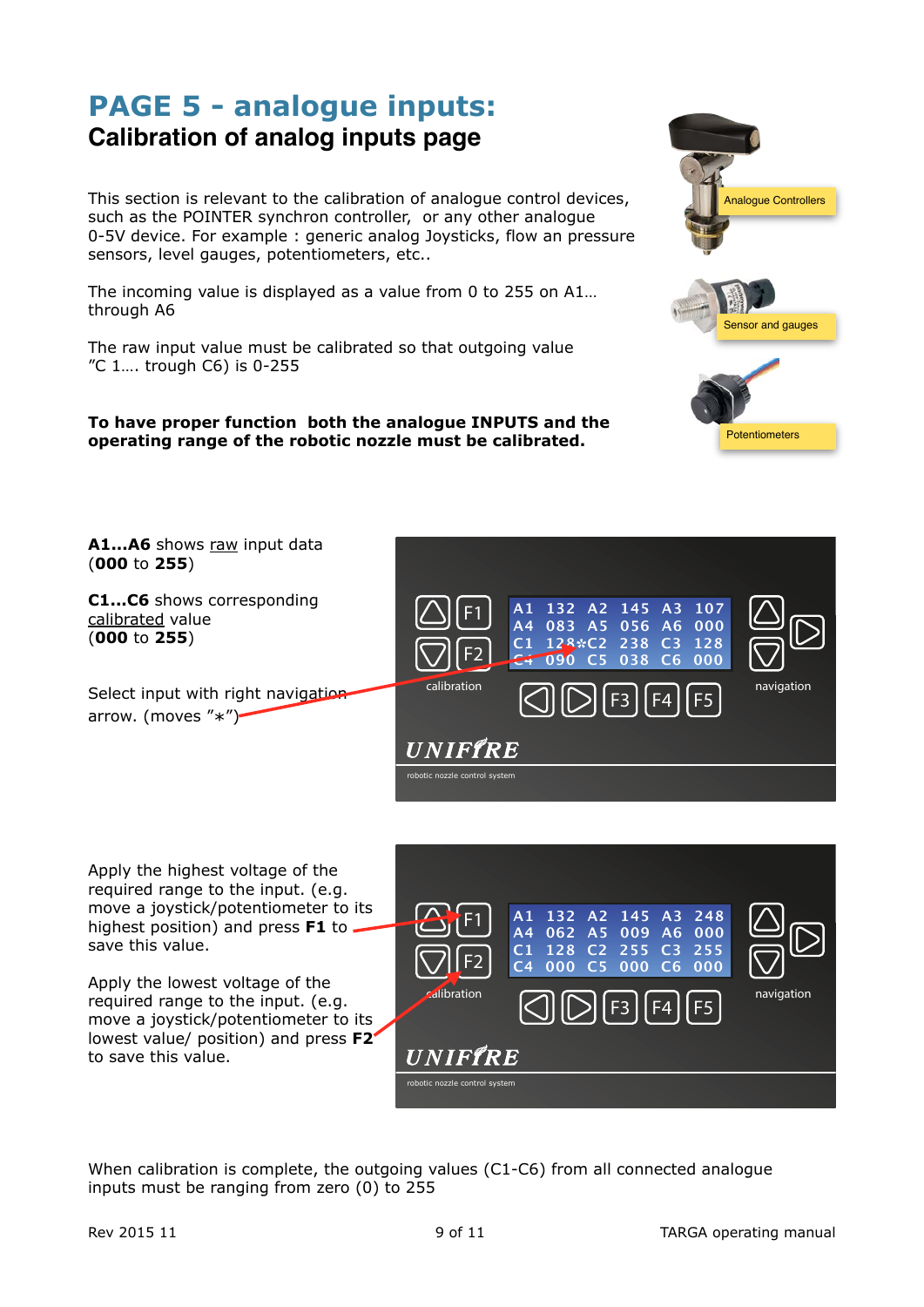# **PAGE 6 - EEprom test**

**WARNING!! For qualified technician only! All stored calibrated values are lost when EEPROM test is run.**

This page is used to test and verify the EEPROM memory on the motherboard and on the installed BLDC driver cards.

The test writes new data to all EEPROM'S that are installed, and verifies by reading back the data.

#### **All data previously stored are lost upon this test.**

The EEPROM memory stores calibration values, actual positions, etc.

To run the test, press F4.

'1' indicates a working memory circuit.

'0' indicates that something is broken and should be replaced

# **PAGE 7 - SPIext test**

This page display the status of the external SPI bus (located at J11).

It also shows the current voltage of electronics and power (same as on the first page) and the current draw from the power line.